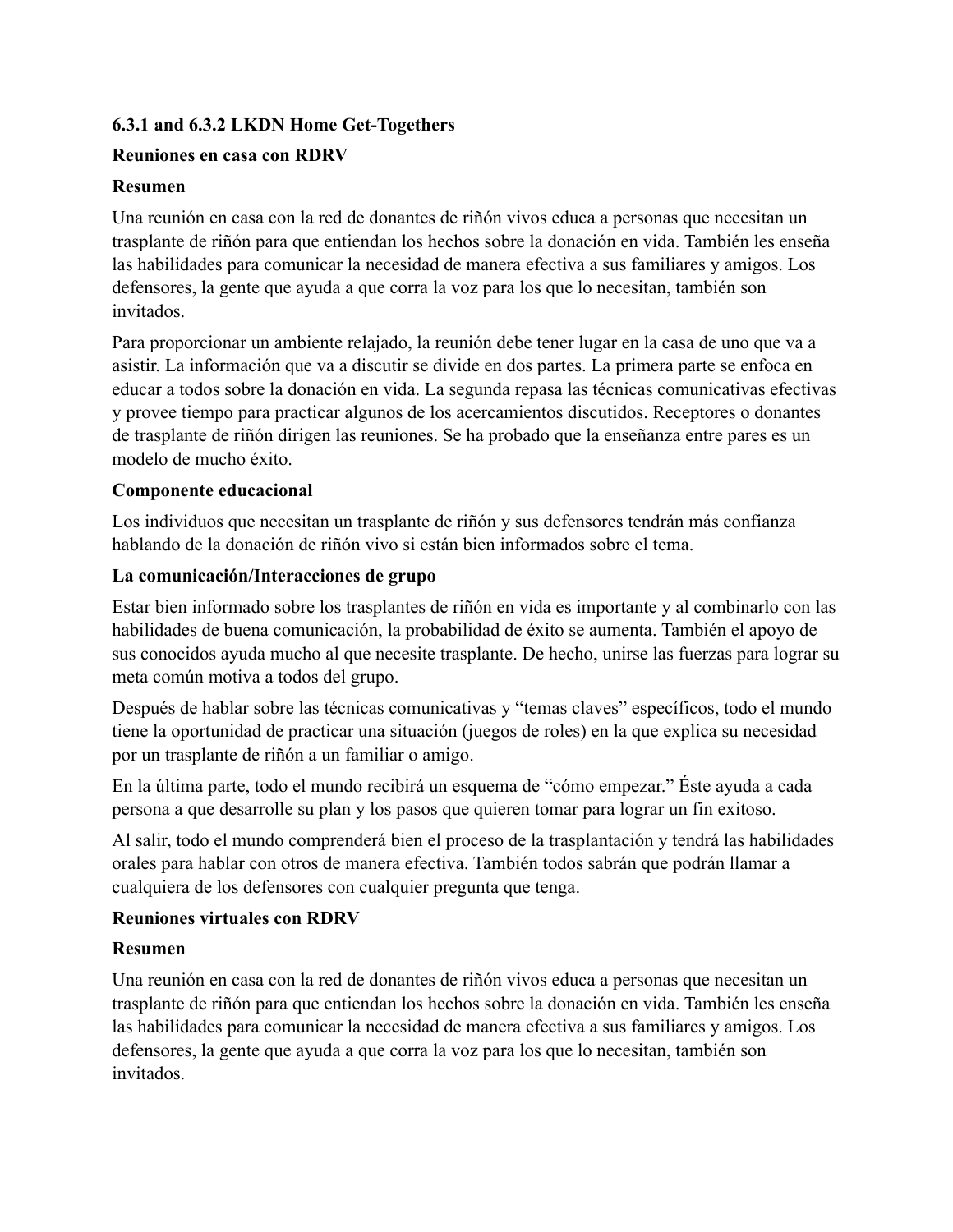Para proporcionar un ambiente relajado, la reunión debe tener lugar en la casa de uno que va a asistir. La información que va a discutir se divide en dos partes. La primera parte se enfoca en educar a todos sobre la donación en vida. La segunda repasa las técnicas comunicativas efectivas y provee tiempo para practicar algunos de los acercamientos discutidos. Receptores o donantes de trasplante de riñón dirigen las reuniones. Se ha probado que la enseñanza entre pares es un modelo de mucho éxito.

### **Componente educacional**

Los individuos que necesitan un trasplante de riñón y sus defensores tendrán más confianza hablando de la donación de riñón vivo si están bien informados sobre el tema.

## **La comunicación/Interacciones de grupo**

Estar bien informado sobre los trasplantes de riñón en vida es importante y al combinarlo con las habilidades de buena comunicación, la probabilidad de éxito se aumenta. También el apoyo de sus conocidos ayuda mucho al que necesite trasplante. De hecho, unirse las fuerzas para lograr su meta común motiva a todos del grupo.

Después de hablar sobre las técnicas comunicativas y "temas claves" específicos, todo el mundo tiene la oportunidad de practicar una situación (juegos de roles) en la que explica su necesidad por un trasplante de riñón a un familiar o amigo.

En la última parte, todo el mundo recibirá un esquema de "cómo empezar." Éste ayuda a cada persona a que desarrolle su plan y los pasos que quieren tomar para lograr un fin exitoso.

Al salir, todo el mundo comprenderá bien el proceso de la trasplantación y tendrá las habilidades orales para hablar con otros de manera efectiva. También todos sabrán que podrán llamar a cualquiera de los defensores con cualquier pregunta que tenga.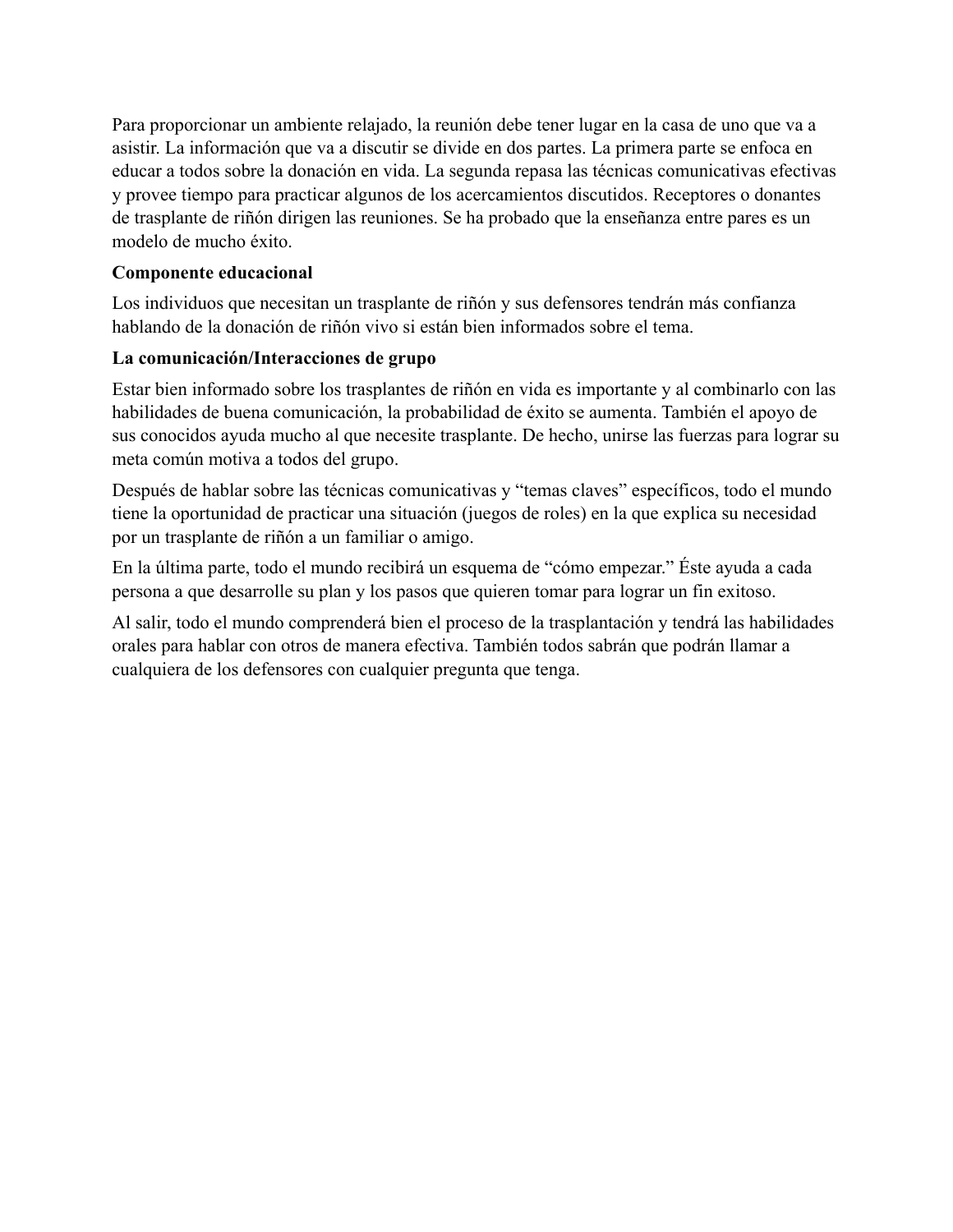## **LKDN Home Get-Togethers**

## **Overview**

A Living Kidney Donors Network Home Get-Together educates people in need of a kidney transplant, so they understand the facts about living donation and teaches them the skills to effectively communicate the need to family members and friends. Advocates, people who are interested in helping spread the word on behalf of the person in need are invited to attend.

To promote a comfortable setting, your get-together should take place in one of the attendees' homes. The information discussed is divided into two main segments; the first focuses on educating everyone about living donation. The second reviews effective communicating techniques and provides time to put into practice some of the approaches that are discussed. The get-togethers are taught by kidney transplant recipients and donors. Peer assisted learning has proven to be a very effective model.

### **Educational Component**

Individuals in need of a kidney transplant, and their advocates, will have more confidence to talk about living kidney donation if they are knowledgeable about the topic.

## **Communications/Group Interactions**

Having the knowledge about living kidney transplants is important, combining that with good communication skills will increase the likelihood of success. Having support from people you know is very helpful to the person in need of the transplant. In fact, it is motivating for the whole group knowing that they have joined forces to achieve a common goal.

After discussing communication techniques and specific "Talking Points", everyone is encouraged and given an opportunity to practice (or role play) a situation where they are telling a family member or friend about their, or their friends need for a kidney transplant.

During the summary, everyone is provided with a "Getting Starting" outline. This helps each person develop their own plan and the steps they want to take to have a successful outcome.

When leaving, everyone will have the knowledge of the transplant process along with the verbal skills to be effective in speaking to others. They will also know that they can call upon one of the other Advocates with any questions that might develop.

# **LKDN Virtual Get-Togethers**

### **Overview**

A Living Kidney Donors Network Home Get-Together educates people in need of a kidney transplant, so they understand the facts about living donation and teaches them the skills to effectively communicate the need to family members and friends. Advocates, people who are interested in helping spread the word on behalf of the person in need are invited to attend.

To promote a comfortable setting, your get-together should take place in one of the attendees' homes. The information discussed is divided into two main segments; the first focuses on